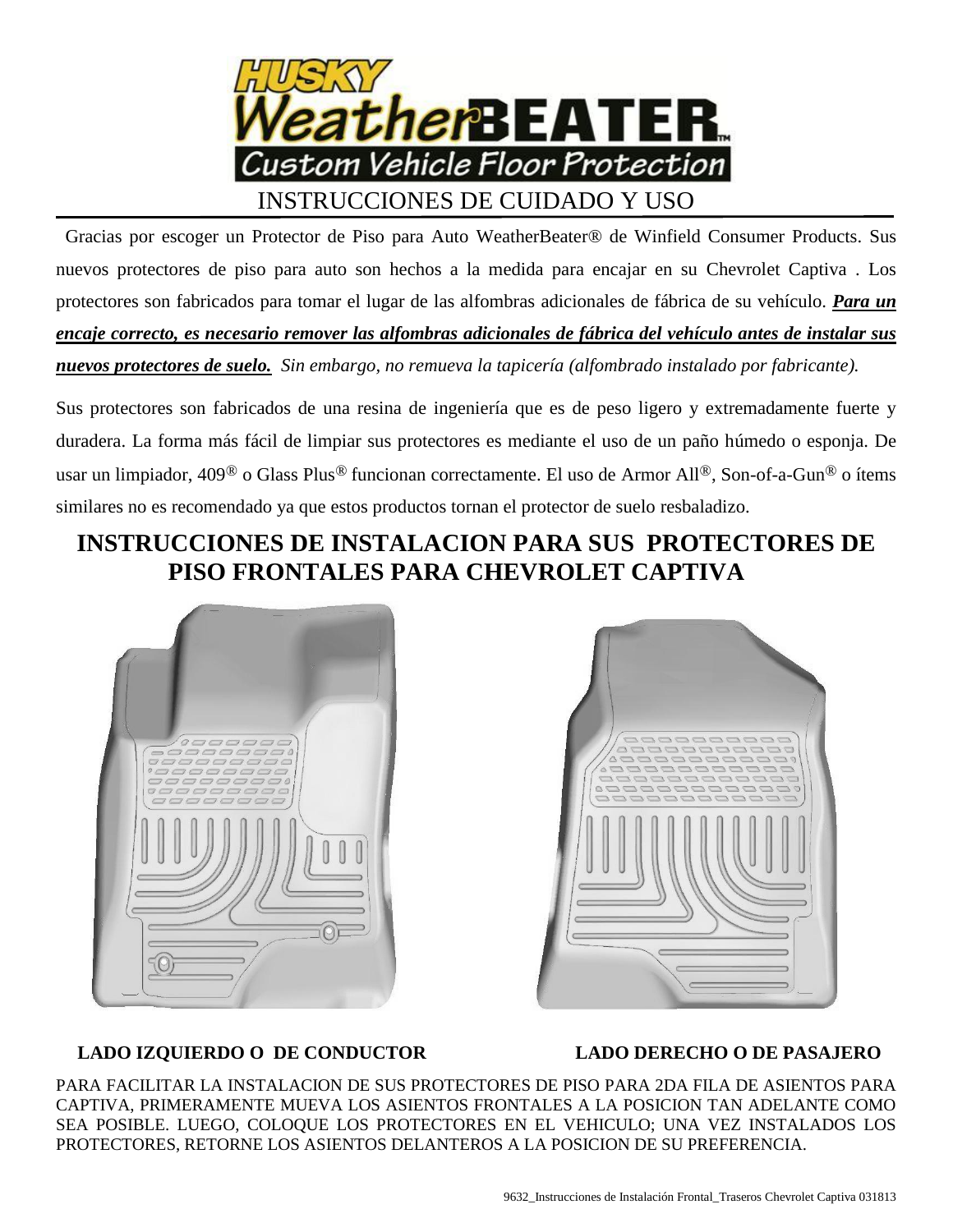

Gracias por escoger un Protector de Piso para Auto WeatherBeater® de Winfield Consumer Products. Sus nuevos protectores de piso para auto son hechos a la medida para encajar en su Chevrolet Captiva. Los protectores son fabricados para tomar el lugar de las alfombras adicionales de fábrica de su vehículo. *Para un encaje correcto, es necesario remover las alfombras adicionales de fábrica del vehículo antes de instalar sus nuevos protectores de suelo. Sin embargo, no remueva la tapicería (alfombrado instalado por fabricante).*

Sus protectores son fabricados de una resina de ingeniería que es de peso ligero y extremadamente fuerte y duradera. La forma más fácil de limpiar sus protectores es mediante el uso de un paño húmedo o esponja. De usar un limpiador, 409® o Glass Plus® funcionan correctamente. El uso de Armor All®, Son-of-a-Gun® o ítems similares no es recomendado ya que estos productos tornan el protector de suelo resbaladizo.

## **INSTRUCCIONES DE INSTALACION PARA SUS PROTECTORES DE PISO DE ASIENTOS TRASEROS PARA CHEVROLET CAPTIVA**



PARA FACILITAR LA INSTALACION DE SUS PROTECTORES DE PISO PARA 2DA FILA DE ASIENTOS PARA CAPTIVA, PRIMERAMENTE MUEVA LOS ASIENTOS FRONTALES A LA POSICION TAN ADELANTE COMO SEA POSIBLE. LUEGO, COLOQUE LOS PROTECTORES EN EL VEHICULO; UNA VEZ INSTALADOS LOS PROTECTORES, RETORNE LOS ASIENTOS DELANTEROS A LA POSICION DE SU PREFERENCIA.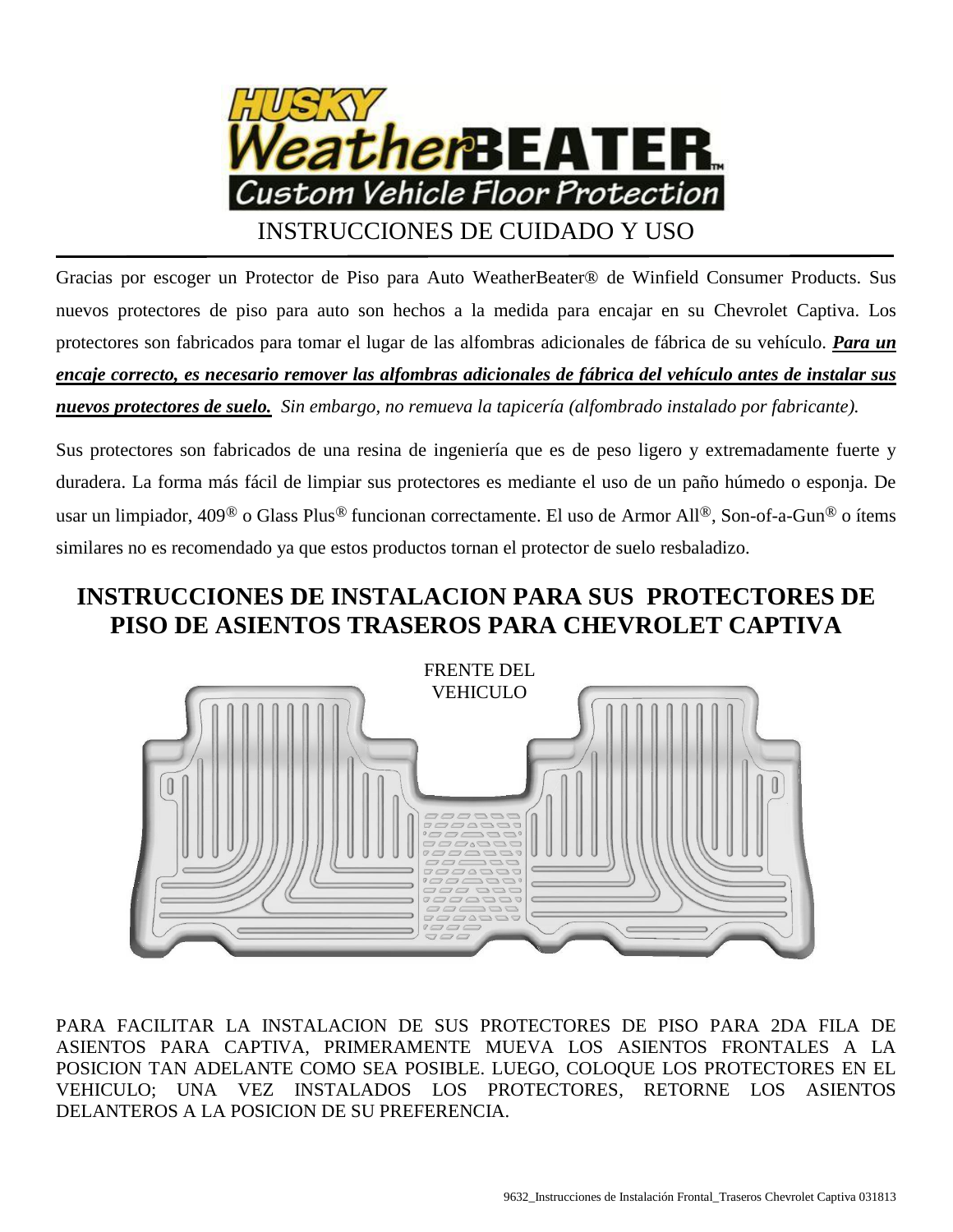

CARE AND USE INSTRUCTIONS

 Thank you for selecting a WeatherBeater® Floor Liner from Winfield Consumer Products. Your new front floor liners are custom molded to fit your Chevrolet Captiva. The liners are made to take the place of your factory floor mats. *For correct fit, it is necessary to remove the factory floor mats before installing your new floor liners*. *However, do not remove the factory-installed carpeting.*

 Your liners are made from an engineering resin that is lightweight and extremely tough and durable. The easiest way to clean your liners is with a damp cloth or sponge. If using a cleaner, 409® or Glass Plus® work well. Use of Armor All<sup>®</sup>, Son-of-a-Gun<sup>®</sup> or similar items is discouraged as these products make the liners slick.

## INSTALLATION INSTRUCTIONS FOR YOUR FOR YOUR CHEVROLET CAPTIVA FRONT WeatherBeater® FLOOR LINERS





LEFT OR DRIVER'S SIDE RIGHT OR PASSENGER'S SIDE

TO EASE INSTALLATION OF YOUR CHEVROLET CAPTIVA FRONT FLOOR LINERS, MOVE THE FRONT SEATS TO THEIR REAR MOST POSITION. WITH THIS DONE, INSTALL THE LINERS AS SHOWN ABOVE AND REPOSITION YOUR FRONT SEATS AS DESIRED.